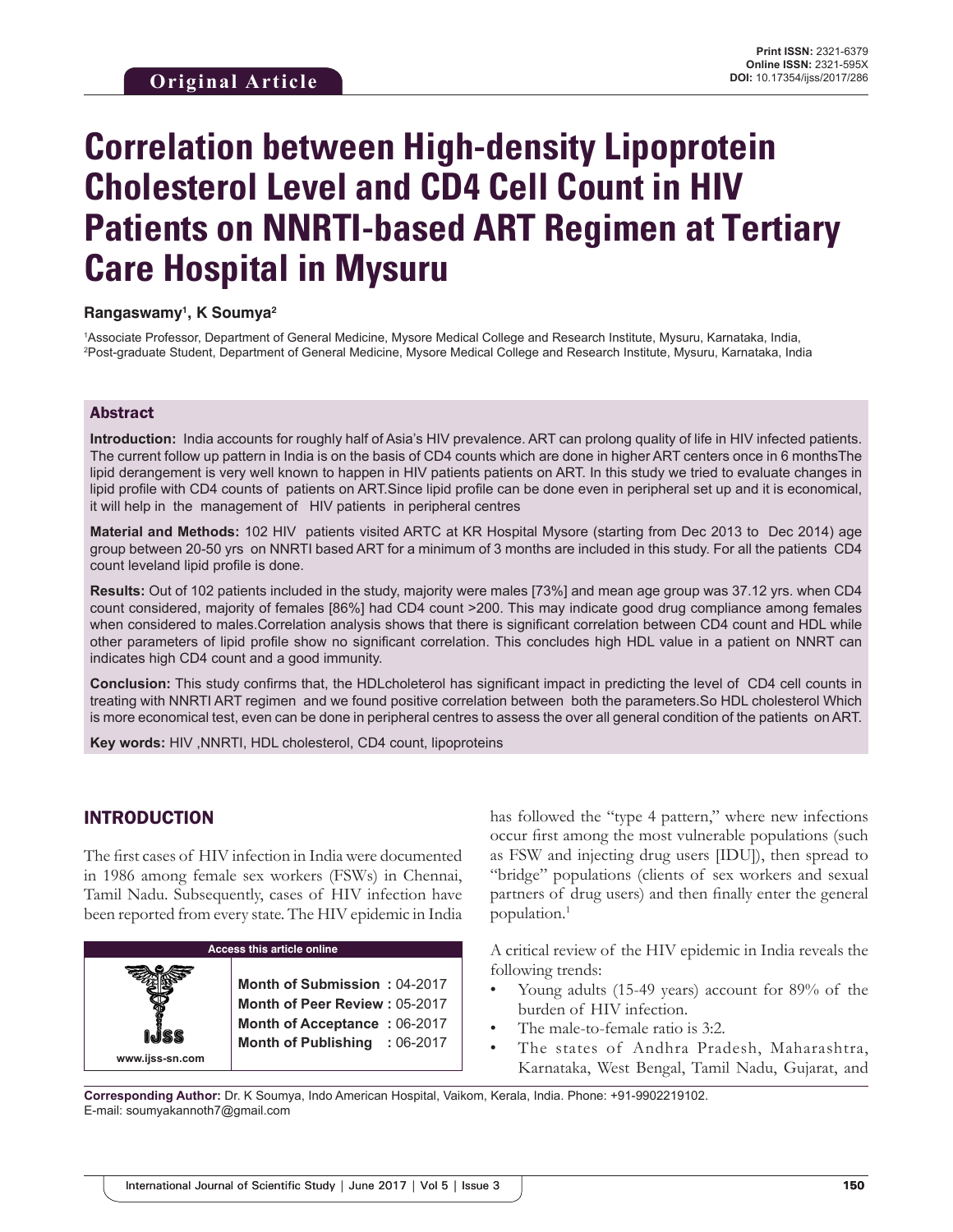Uttar Pradesh together account for 80% of the burden in India. The prevalence is <1% in the Northeastern states of Nagaland and Manipur.

- India has a "concentrated epidemic," the prevalence being significantly higher among various high-risk groups (MSM, IDU, FSW, and STD clinic attendees) than among antenatal clinic (ANC) attendees.
- There is considerable variability in the spread of HIV infection in the country. At the district level, 87 districts had HIV prevalence <1% among ANC attendees and 47 had <5% prevalence among FSW in 2007. Several of these districts are in moderate and low-prevalence states such as Bihar, Chhattisgarh, West Bengal, and Gujarat.
- The predominant mode of transmission is heterosexual exposure, while it is injecting drug use in Northeastern states.
- HIV prevalence has been stable from 2002 to 2007.
- HIV prevalence among women attending ANC has declined from 2000 to 2007, indicating a decrease in the incidence of new infections.<sup>1</sup>
- ART can prolong the quality of life in HIV-infected patients. However, this needs a regular follow-up.
- Moreover, current follow-up pattern is on the basis of CD4 counts which are done in higher ART centers once in 6 months.
- Lipid derangements in HIV are a well-known fact. In this study, we tried to evaluate changes of CD4 count and lipid profile in HIV patients on first-line ART regimen to find out any possible correlation between these two parameters.
- If we can assess CD4 count with other parameters which can be done even in peripheral setup, then it will be easy to assess the general condition of the patient and will help to manage the HIV patients in peripheral centers. It will also help the physicians to assess the level of immunity in HIV-infected patients without a regular follow-up in ART centers.

## **Monitoring CD4+T Cell Counts**

The CD4+T cell count is the laboratory test generally accepted as the best indicator of the immediate state of immunologic competence of the patient with HIV infection.

This measurement, which can be made directly or calculated as the product of the percentage of CD4+T cells (determined by flow cytometry) and the total lymphocyte count (determined by the white blood cell count (WBC) multiplied by the lymphocyte differential percent), has been shown to correlate very well with the level of immunologic competence.

Patients with CD4+T cell counts <200/dL are at high risk of disease from *Pneumocystis jirovecii*, while patients with CD4+T cell counts <50/dL are at high risk of disease from CMV, mycobacteria of the *Mycobacterium avium* complex (MAC), and/or *Toxoplasma gondii*.

Patients with HIV infection should have CD4+T cell measurements performed at the time of diagnosis and every 3-6 months thereafter. More frequent measurements should be made if a declining trend is noted.

According to the U.S. Department of Health and Human Services Guidelines, a CD4+T cell count <500/dL is an indication for initiating cART, and a decline in CD4+T cell count of >25% is an indication for considering a change in therapy. Once the CD4+T cell count is  $\langle 200/dL,$  patients should be placed on a regimen for *P. jiroveci* prophylaxis, and once the count is <50/dL, primary prophylaxis for MAC infection is indicated.

As with any laboratory measurement, one may wish to obtain two determinations before any significant changes in patient management based on CD4+T cell count alone. There are a handful of clinical situations, in which the CD4+T cell count may be misleading. Patients with HTLV-1/HIV coinfection may have elevated CD4+T cell counts that do not accurately reflect their degree of immune competence. In patients with hypersplenism or those who have undergone splenectomy and in patients receiving medications that suppress the bone marrow such as IFN-, the CD4+T cell percentage may be a more reliable indication of immune function than the CD4+T cell count. A CD4+T cell percent of 15 is comparable to a CD4+T cell count of 200/dL.2

# **Principles of Antiretroviral Therapy**

A continuous high level of replication of HIV takes place in the body right from the early stages of infection. At least one billion viral particles are produced and destroyed each day. The antiretroviral drugs act on various stages of replication of HIV in the body and interrupt the process of viral replication. Theoretically, these drugs can act at the many steps in viral replication. Most commonly used drugs target the virus mainly by inhibiting the enzymes reverse transcriptase (RT) inhibitors and protease inhibitors.

Based on the scientific evidence, therapy guidelines have been developed by various international agencies such as the WHO, DHHS, BHIVA, and IAS. They define the optimum time, parameters, and drugs to initiate and sequence treatment.<sup>3</sup>

## **Recommended Choices of First-line Regimens**

- Principles for selecting the first-line regimen:
- 1. Choose 3TC (lamivudine) in all regimens
- 2. Choose one NRTI to combine with 3TC (AZT or d4T)
- 3. Choose one NNRTI (NVP or EFV).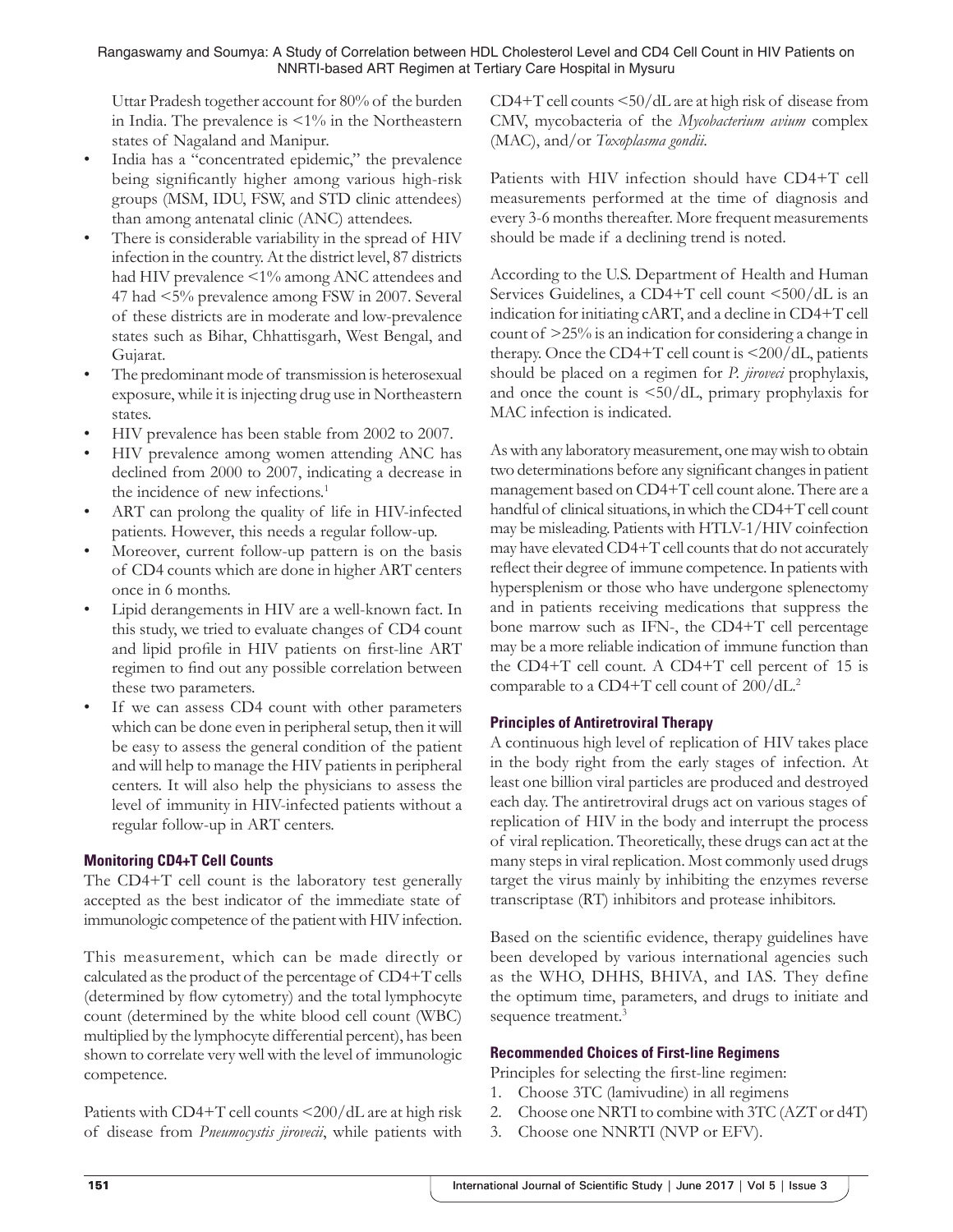Rangaswamy and Soumya: A Study of Correlation between HDL Cholesterol Level and CD4 Cell Count in HIV Patients on NNRTI-based ART Regimen at Tertiary Care Hospital in Mysuru

#### **Lipid Disorders in HIV Infection**

The lipid disorders seen in individuals with HIV infection include elevated triglycerides (TG) and total cholesterol (TC), a decrease in high-density lipoprotein (HDL) cholesterol, and variable effects on low-density lipoprotein (LDL) cholesterol.<sup>4</sup> The exact mechanism is still not clear, and the cause could be multifactorial. The individual contributions of HIV infection, specific antiretroviral agents, host genetics, and changes in body composition all should be considered.

#### **Effect of HIV Infection on Lipid Profile**

Abnormalities of lipid metabolism in HIV-infected patients were described before the use of HAART.5-7 Increased serum TG and reduced TC concentrations were observed in advanced HIV infection. Patients with advanced HIV infection or with AIDS have also had lower levels of HDL-C and LDL-C, increased TG level, and a predominance of small, dense LDL particles compared with HIV-negative individuals. In the early 1990s, a number of investigators described the lipid abnormalities associated with HIV infection. A consistent finding from these studies was that patients with advanced HIV infection or AIDS had high levels of circulating TG and low levels of HDL cholesterol.7,8

# **METHODOLOGY**

Study design contains two populations, visiting ART center in Krishna Rajendra Hospital starting from December 2013 to December 2014.

- 1. HIV-infected patients on NNRTI with CD4 counts >200 males and females.
- 2. HIV patients on NNRTI with CD4 counts <200 males and females.

### **Method of Collection of Data (Including Sampling Procedures if Any)**

In Karnataka state, 2.5 lakh HIV-positive patients are taking ART treatment.

Sample size - 102 HIV-seropositive patients on NNRTI will be studied.

#### **Sampling Method - Purposive Sampling**

Statistical methods are Pearson correlation analysis, linear regression, and multivariate regression model.

- It is an exploratory study, in which HIV patients on NNRTI will be evaluated by CD4 count, and their HDL cholesterol level will be checked by the automated chemical analyser.
- NNRTI includes zidovudine or stavudine, lamivudine, and nevirapine in this study.

HIV-infected patients both males and females age group between 20 years and 60 years started on NNRTI (zidovudine or stavudine, lamivudine, and nevirapine) based ART for a minimum of 3 months and who are taking these drugs regularly included in this study.

HIV-infected patients on other regimens of HAART, HIVinfected patients on irregular treatment, hypertensives, and pregnancy were excluded from the study.

# RESULTS

In this study, mean age group of the patients included is 37.12. When observing the age distribution of the included patients, 39% of the population were in between 35 and 41 years of age.

In this study, patients further grouped into two. CD4 count <200 group had a mean age of 35.67 years (SD of 7.76) and CD4 count >200 group had a mean age of 38.64 years (SD of 7.19). This observation is consistent with other studies conducted in India and abroad (Table 1).

In the present study, 27 patients (27%) were female and 74 patients were male (73%). This is consistent with a study conducted by Enrique Bernal *et al*., with male patients constituting 79%, Swiss HIV cohort study showed that male patients constituted 68%, and the study done by Indumati *et al*. showed that male patients constituted 60%. This indicates that most of the HIV patients taking ART treatment in ART centers are males (Table 2).

In this study, HIV patients on NNRT-based ART grouped into 2 categories with respect to CD4 count. CD4 count <200 had mean TC of 218.67 and CD4 count >200 had mean cholesterol of 185.36. Mean TC value is statistically same among patients with CD4 <200 and CD4  $>$ 200, *P* = 0.37 indicates that the mean value of TC among patients with CD4 <200 and CD4 >200 is same (Table 3).

In this study, HIV patients on NNRT-based ART grouped into 2 categories with respect to CD4 count. CD4 count <200 had mean TG of 248.08 and CD4 count >200 had mean TG of 213.31. Mean TG value is statistically same among patients with CD4  $\leq$ 200 and CD4  $\geq$ 200, *P* = 0.34

| Table 1: Sex distribution and CD4 count |                  |                        |  |  |
|-----------------------------------------|------------------|------------------------|--|--|
| <b>Sex</b>                              | <b>CD4 count</b> | Number of patients (%) |  |  |
| Female                                  | $<$ 200          | 4(14)                  |  |  |
|                                         | >200             | 24 (86)                |  |  |
| Male                                    | <200             | 20(27)                 |  |  |

>200 54 (73)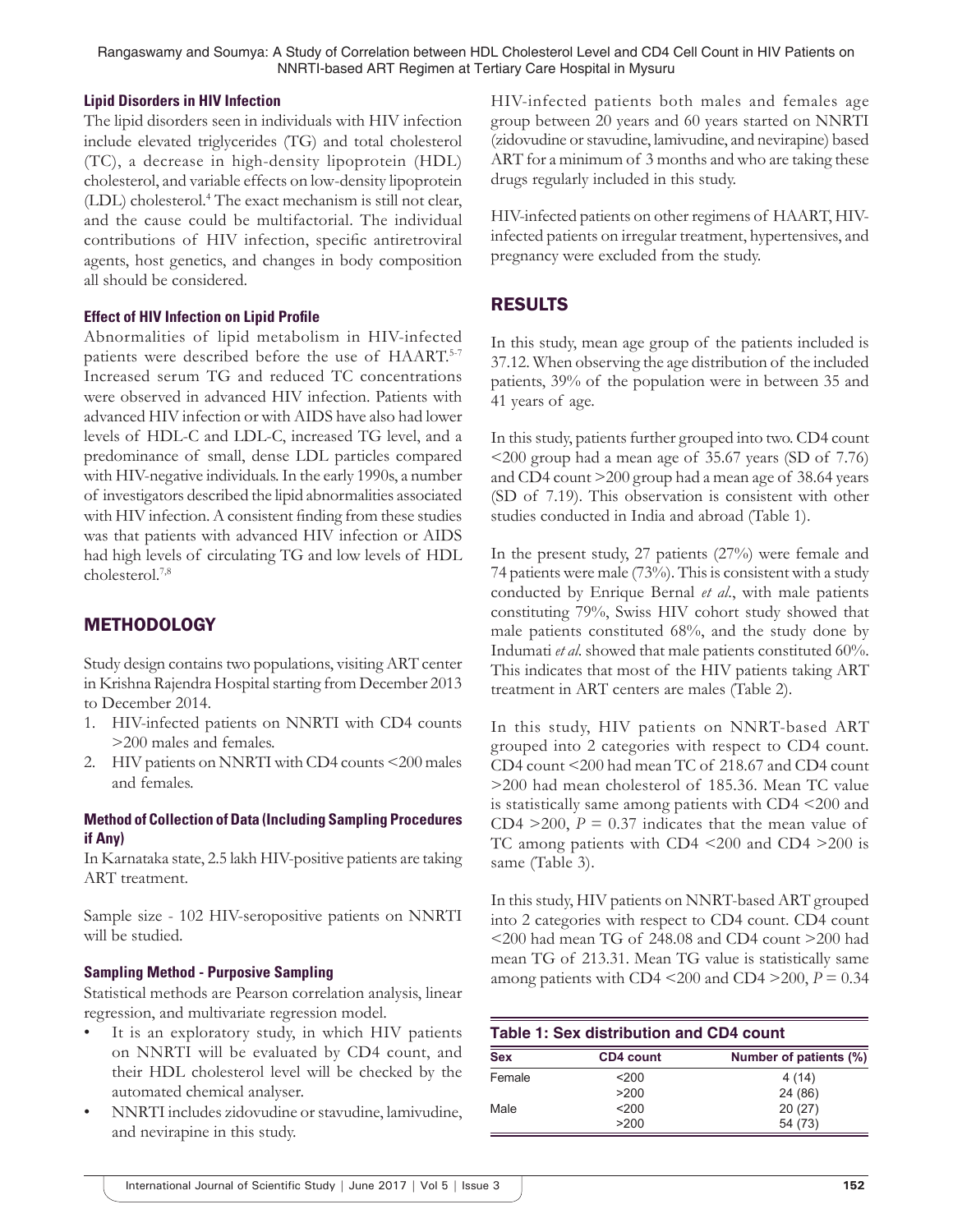Rangaswamy and Soumya: A Study of Correlation between HDL Cholesterol Level and CD4 Cell Count in HIV Patients on NNRTI-based ART Regimen at Tertiary Care Hospital in Mysuru

indicates that the mean value of TG among patients with CD4 <200 and CD4 >200 is same (Table 4).

In this study, HIV patients on NNRT-based ART with CD4 count <200 had mean LDL 88.08 and CD4 count >200 had mean LDL 99.05. Mean LDL value is statistically same among patients with CD4  $\leq$ 200 and CD4  $\geq$ 200, *P* = 0.07 indicates that the mean value of LDL among patients with CD4  $\leq$ 200 and CD4  $\geq$ 200 is same (Table 5).

In this study, HIV patients on NNRT-based ART with CD4 count <200 had mean HDL 31 and CD4 count >200 had mean HDL 43.31. Mean HDL with CD4 <200 and CD4  $>$ 200 is statistically different. *P* = 0.0 indicates that mean is not same among the patients with CD4 <200 and CD4 >200 (Graph 1).





## **DISCUSSION**

Correlation analysis shows that there is a significant correlation between CD4 count and HDL while other parameters of lipid profile show no significant correlation at 5% significance level.

- TC has an insignificant impact on predicting CD4 count at 5% significance level.
- TG has an insignificant impact on predicting TG at 5% significance level.

HDL has significant impact in predicting the CD4 counts at 5% significance level. R-square is  $25.5\%$  and  $P = 0.0001$ which indicates that impact of HDL on CD4 count is highly statistically significant.

LDL has an insignificant impact in predicting CD4 count at 5% significance level.  $P = 0.21$  indicates that impact is statistically insignificant at 5% significance level.

Multiple regression model is developed to measure the impact of all the lipid profile variables in predicting CD4 counts. Impact of TC and HDL is statistically significant at 5% significance level.

| <b>Table 2: Mean TC and CD4 count</b>                |              |                |                |                                |                      |                  |         |
|------------------------------------------------------|--------------|----------------|----------------|--------------------------------|----------------------|------------------|---------|
| <b>Total cholesterol</b>                             | $\mathsf{n}$ | <b>Minimum</b> | <b>Maximum</b> | <b>Mean±SD</b>                 | <b>Variance</b>      | t-value (t-test) | P-value |
| CD4 count<br>$200$<br>>200                           | 24<br>78     | 125<br>116     | 772<br>286     | 218.67±175.37<br>185.36±41.03  | 30754.63<br>1683.46  | 0.92             | 0.37    |
| TC: Total cholesterol, SD: Standard deviation        |              |                |                |                                |                      |                  |         |
| <b>Table 3: TG distribution</b>                      |              |                |                |                                |                      |                  |         |
| TG                                                   | $\mathbf n$  | <b>Minimum</b> | <b>Maximum</b> | <b>Mean±SD</b>                 | <b>Variance</b>      | t-value (t-test) | P-value |
| CD4 count<br>< 200<br>>200                           | 24<br>78     | 81<br>71       | 588<br>645     | 248.08±160.67<br>213.31±121.07 | 25814.84<br>14657.94 | 0.98             | 0.34    |
| TG: Triglycerides, SD: Standard deviation            |              |                |                |                                |                      |                  |         |
| <b>Table 4: LDL Distribution</b>                     |              |                |                |                                |                      |                  |         |
| LDL                                                  | $\mathbf n$  | <b>Minimum</b> | <b>Maximum</b> | <b>Mean±SD</b>                 | <b>Variance</b>      | t-value (t-test) | P-value |
| CD4 count<br>$200$<br>>200                           | 24<br>78     | 64<br>41       | 137<br>179     | 88.08±22.8<br>99.05±33.07      | 519.84<br>1093.62    | $-1.84$          | 0.07    |
| LDL: Low-density lipoprotein, SD: Standard deviation |              |                |                |                                |                      |                  |         |
| Table 5: Mean HDL and CD4 count                      |              |                |                |                                |                      |                  |         |

| <b>HDL</b> |    | <b>Minimum</b> | <b>Maximum</b> | <b>Mean±SD</b>   | <b>Variance</b> | t-value (t-test) | P-value |
|------------|----|----------------|----------------|------------------|-----------------|------------------|---------|
| CD4 count  | 24 |                | 70             | 31±14.25         | 203.06          | $-3.9$           |         |
| $200$      | 78 | 24             | 75             | $43.31 \pm 10.8$ | 116.64          |                  |         |
| >200       |    |                |                |                  |                 |                  |         |

HDL: High‑density lipoprotein, SD: Standard deviation